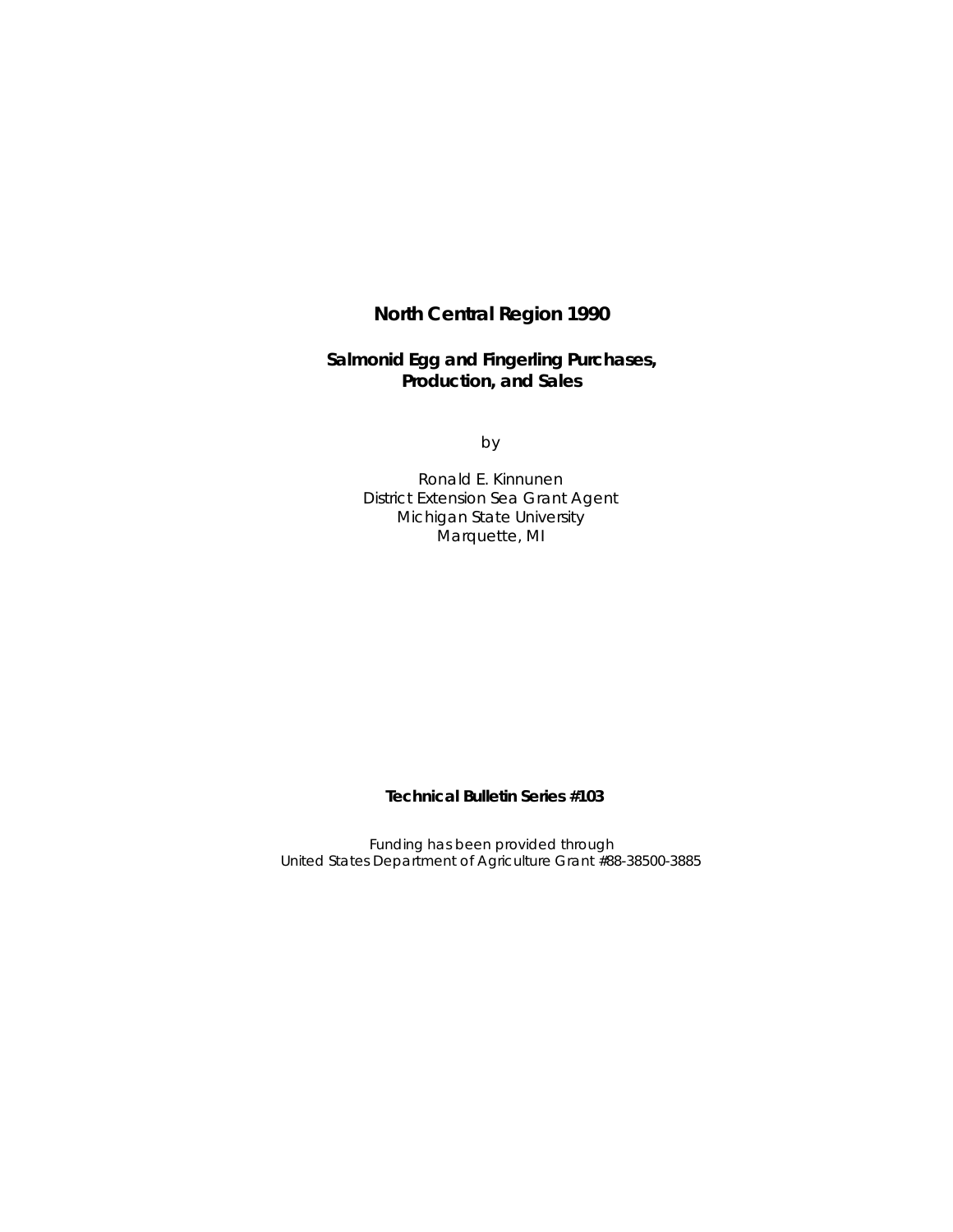# **Table of Contents**

| 2              |
|----------------|
| 3              |
| 3              |
| $\overline{5}$ |
|                |
|                |
|                |
|                |
|                |
|                |
|                |
|                |
|                |
| 17             |

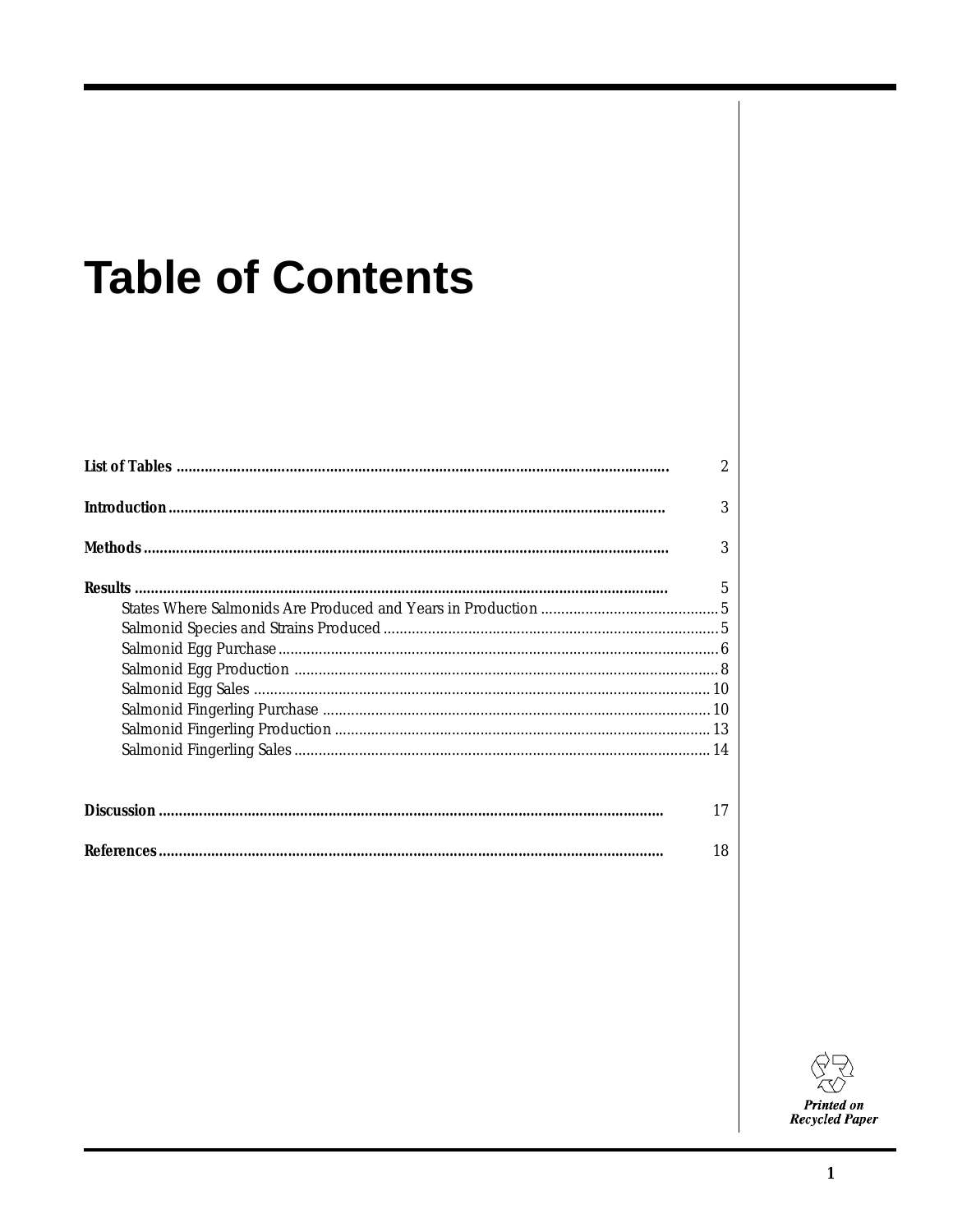# **List of Tables**

| Table |                                                                                      |  |
|-------|--------------------------------------------------------------------------------------|--|
| Table |                                                                                      |  |
| Table |                                                                                      |  |
| Table |                                                                                      |  |
| Table |                                                                                      |  |
| Table |                                                                                      |  |
| Table |                                                                                      |  |
| Table |                                                                                      |  |
| Table |                                                                                      |  |
|       |                                                                                      |  |
|       |                                                                                      |  |
|       |                                                                                      |  |
|       |                                                                                      |  |
|       |                                                                                      |  |
|       |                                                                                      |  |
|       |                                                                                      |  |
|       |                                                                                      |  |
|       |                                                                                      |  |
|       |                                                                                      |  |
|       |                                                                                      |  |
|       |                                                                                      |  |
|       |                                                                                      |  |
|       |                                                                                      |  |
|       |                                                                                      |  |
|       | Table 25. Salmonid fingerlings purchased in and out of the North Central Region.  13 |  |
|       |                                                                                      |  |
|       |                                                                                      |  |
|       |                                                                                      |  |
|       | Table 29. Tiger trout (brown X brook) fingerlings produced (Unregistered)  14        |  |
|       | Table 30. Salmon fingerling species and strains produced. (Unregistered)  14         |  |
|       | Table 31. Salmonid fingerling production within the North Central Region.  14        |  |
|       |                                                                                      |  |
|       |                                                                                      |  |
|       |                                                                                      |  |
|       |                                                                                      |  |
|       |                                                                                      |  |
|       | Table 37. Salmonid fingerling sales in and out of the North Central Region.  17      |  |
|       |                                                                                      |  |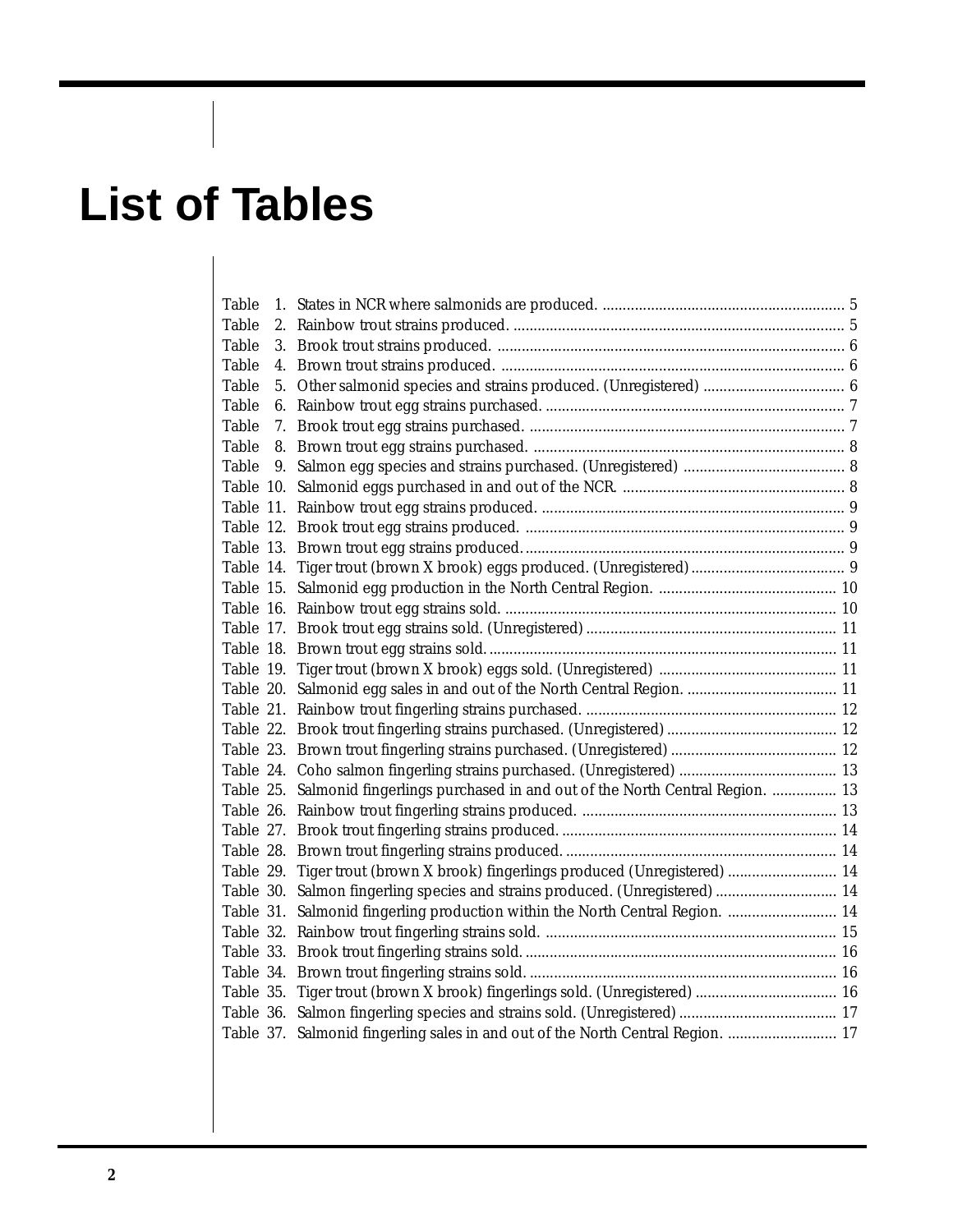# **Introduction**

The North Central Region (NCR) of the U.S. aquaculture industry is growing and changing. Salmonids (salmon and trout) are among the principal fishes currently cultured in the NCR — the rainbow trout being the number one species produced commercially (NCA-23 1987). Though it is relatively small when compared to the Idaho trout industry, trout farming in the NCR adds significantly to agriculture diversity in the region and to the total national production of trout (NCA-23 1987; WASC 1988).

To better assist the salmon and trout producers within the NCR, the North Central Regional Aquaculture Center (NCRAC) has established a Salmonid Research Work Group to initiate new research that will benefit the aquaculture industry. The first Work Group meeting decided that a survey of the trout and salmon producers in the 12-state NCR be initiated to document the volume of production of trout and salmon eggs and fingerlings.

This study was designed to: (1) determine existing salmonid production by species and strains, and in what states they are being produced; (2) provide a description of salmonid egg purchase, source, and type;

(3) summarize salmonid egg production, point of sale, and type; (4) determine salmonid fingerling purchase and source; and (5) describe salmonid fingerling production and point of sale.

There is growing concern about the importation of eggs and fish into the NCR from other regions because of the potential for bringing new pathogens into the area. Thus, it is important to determine if the NCR could become self-sufficient in salmonid egg and fingerling production in the event that importation from other regions becomes more strongly regulated.

It also is important to document the number of aquaculture producers who are utilizing monosex and/or polyploid salmonids in their production facilities. The NCRAC Salmonid Research Work Group has initiated research in the development of such stocks for use in the region. Production by aquaculture producers in Europe of hybrids, sterile fish, or monosex populations through chromosome set manipulation has been shown to be highly profitable (Bye and Lincoln 1986). Such applications could also prove to be profitable in the NCR.

# **Methods**

Aquaculture producers who were licensed to grow or produce salmonids (trout and/or salmon) in the NCR of the United States were identified by NCRAC, state fisheries management agencies, state aquaculture extension specialists, and aquaculture associations. It was determined that there were 258 aquaculture producers who were licensed to grow or

produce salmonids in the twelve states of Michigan, Ohio, Indiana, Wisconsin, Illinois, Minnesota, North Dakota, South Dakota, Nebraska, Iowa, Kansas, and Missouri.

In early January 1991 these 258 aquaculture producers were each mailed a 1990 Salmonid Egg and Fingerling Production Survey and a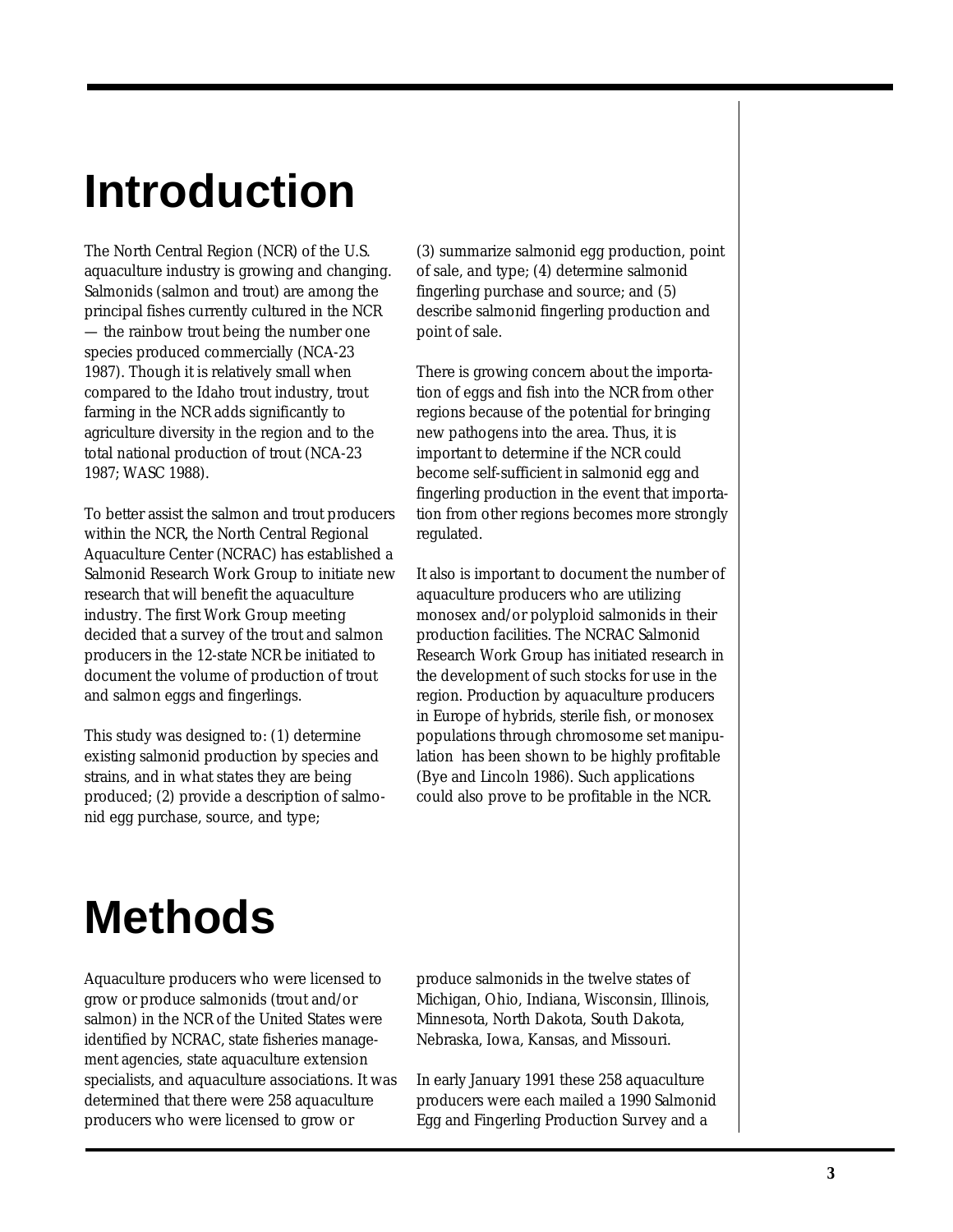cover letter that asked them to complete the survey and return it. To assure that they would not receive future mailings requesting participation in the survey, a stamped return postcard also was provided so they could indicate they had completed the survey and whether or not they wanted a copy of the results when completed.

Two weeks after mailing the survey a reminder letter was mailed to the aquaculture producers who had not yet returned their postcards. At four weeks after the original mailing, a final reminder notice was sent to those who had not returned the survey. This letter also included another survey and a stamped return envelope.

The survey collected information on: (1) fish production by state, species, strains, and years in business; (2) egg purchase by species, strains, number, states where purchased, fish health inspection, and egg type; (3) egg production by species, strains, number, use,

point of sale, fish health inspection, and egg type; (4) fingerling purchase by species, strains, number, states where purchased, and fish health inspection; and (5) fingerling production by species, strains, number, use, states where sold, and fish health inspection.

Fifty-nine percent of the 258 surveys that were distributed were returned. Of these aquaculture producers 53 percent grew or produced salmonids in 1990.

The salmonid strains were found to be either registered or unregistered and determination was made by using the Trout Strain Registry (Kincaid 1981).

To maintain anonymity, only the locations of purchase and sale of salmonid eggs and fingerlings were disclosed. Location of individuals making purchase or individuals making sales was not disclosed.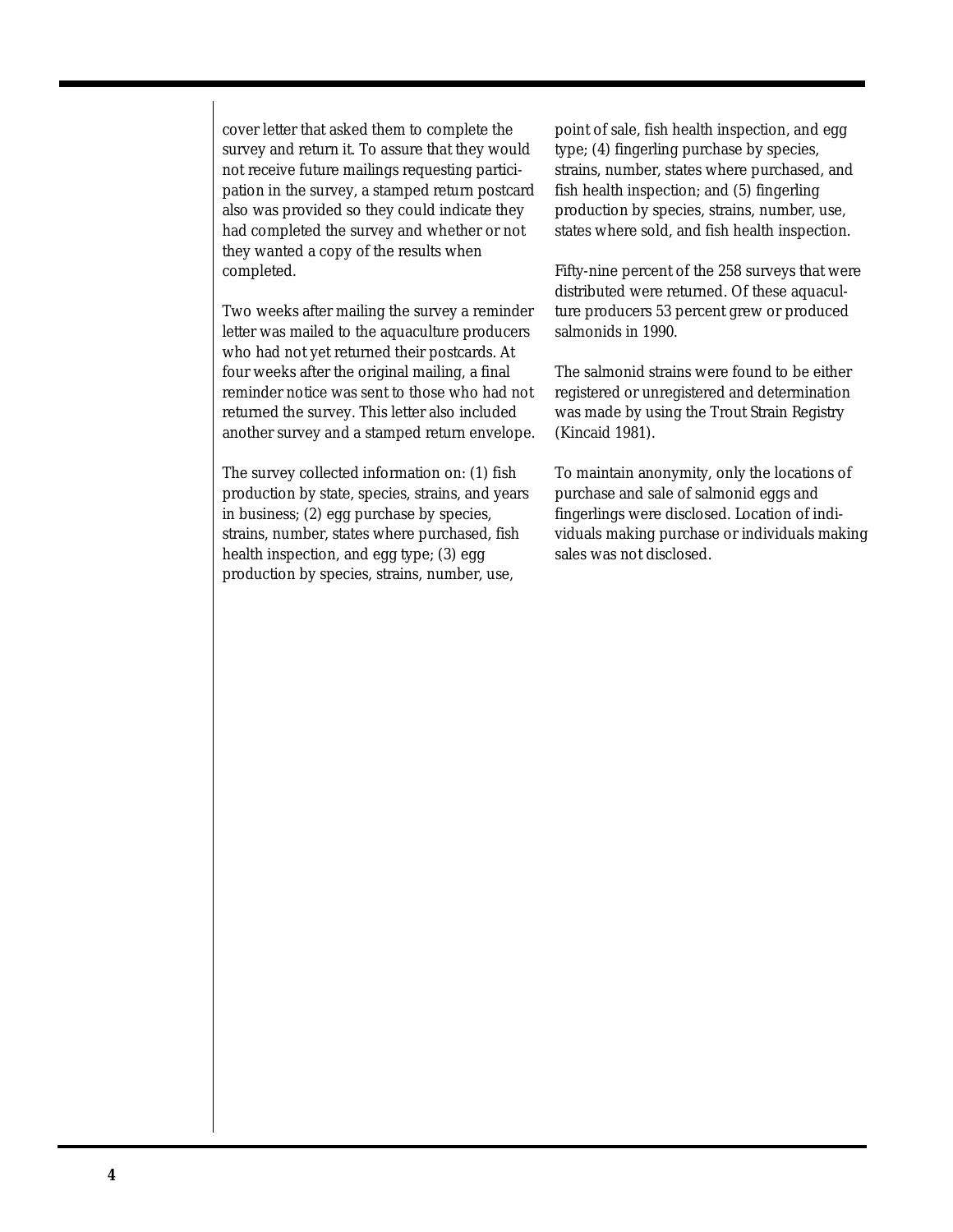# **Results**

## **States Where Salmonids Are Produced and Years in Production**

Wisconsin and Michigan accounted for over half of the aquaculture producers who produced salmonids in the NCR in 1990 (Table 1). Another one-third of the producers were found in Minnesota, Nebraska, and Ohio. The

**Table 1. States in NCR where salmonids are produced.**

| <b>State</b> | <b>Percent of Producers</b> |  |
|--------------|-----------------------------|--|
| WI           | 28.6                        |  |
| MI           | 27.3                        |  |
| ΜN           | 11.7                        |  |
| ΝE           | 10.4                        |  |
| OН           | 9.1                         |  |
| МO           | 6.5                         |  |
| SD           | 3.9                         |  |
| ΙA           | 1.3                         |  |
| CΩ           | 1.3                         |  |

number of years that salmonid aquaculture producers have been in business ranged from one to fifty years, with the average being 15.6 years.

**Salmonid Species and Strains Produced** The Kamloop strain of rainbow trout was used by over half of the producers using registered strains followed by the Donaldson strain (Table 2). A variety of unregistered strains were used by others, with over half of unknown origin.

One producer each used the Temiscamie and Assinica strains of brook trout with the majority using unregistered strains or of unknown origin (Table 3).

# **Table 2. Rainbow trout strains produced. Strains Number of Producers** *(Registered)* Kamloop 28 Donaldson\* 10 Shasta 4 Golden 2 Steelhead 2 Native 1 Wigwam 1 **Total 48** *(Unregistered)* Unknown 17 Kamloop x Seven Pines 2 Kamloop (mixed) 1 Kamloop (lake) 1 Kamloop x Black Canyon 1 Kamloop x Steelhead x Crystal Lake 1 Kamloop x Steelhead 1 Missouri 1 Muskegon River 1 Rocky Mountain **1** and 1 Wyoming 1 Snake River 1 Domestic 2001 1 Natural 1 Own Stock 1 **Total 32 GRAND TOTAL 80**

\*Includes one Finnish and one Swedish source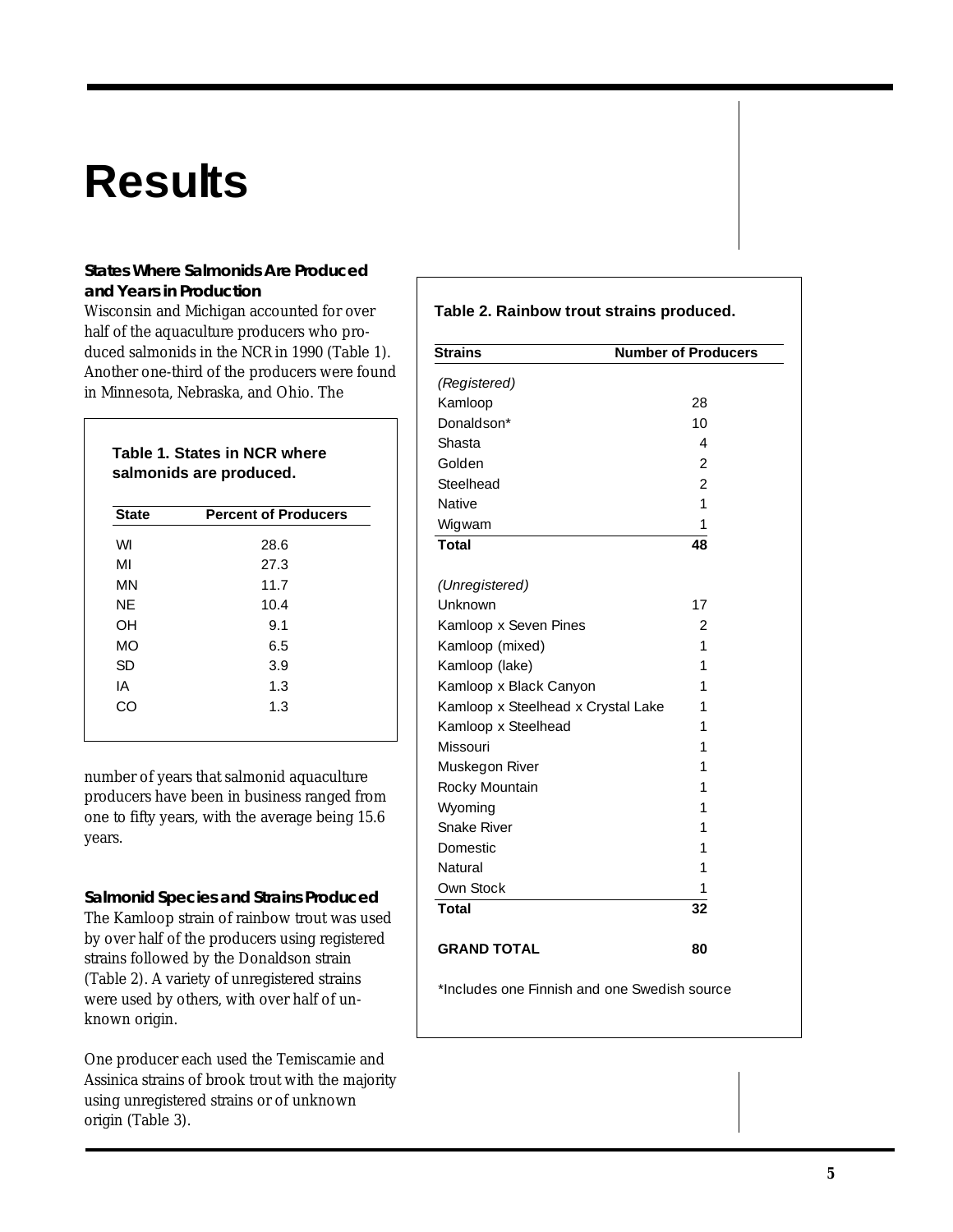| <b>Strains</b>               | <b>Number of Producers</b> |
|------------------------------|----------------------------|
| (Registered)                 |                            |
| Temiscamie                   | 1                          |
| Assinica                     | 1                          |
| <b>Total</b>                 | $\frac{1}{2}$              |
| (Unregistered)               |                            |
| Unknown                      | 14                         |
| Fastern                      | 4                          |
| Eastern Hybrid               | 3                          |
| Jocko                        | $\mathfrak{D}$             |
| Jocko x Assinica             | 1                          |
| Eastern x Assinica           | 1                          |
| Madison (Straight Run)       | 1                          |
| Canadian x Domestic          | 1                          |
| <b>Domestic</b>              | 1                          |
| Own Stock                    | 1                          |
| <b>Brook</b>                 | 1                          |
| Speckled Eastern             | 1                          |
| $\overline{\mathsf{T}}$ otal | 31                         |
| <b>GRAND TOTAL</b>           | 33                         |

**Table 4. Brown trout strains produced.**

| <b>Strains</b>           | <b>Number of Producers</b> |
|--------------------------|----------------------------|
|                          |                            |
| (Registered)             |                            |
| <b>Brown</b>             | 2                          |
| <b>Bitterroot</b>        | $\overline{2}$             |
| <b>Total</b>             | 4                          |
| (Unregistered)           |                            |
| Unknown                  | 10                         |
| German                   | 5                          |
| Hiberve                  | 1                          |
| <b>Domestic</b>          | 1                          |
| Own Stock                | 1                          |
| Seven Pines x Rock Creek | 1                          |
| <b>Total</b>             | 19                         |
| <b>GRAND TOTAL</b>       | 23                         |

that they purchased salmonid eggs in 1990. Sixty-seven percent of those purchasing salmonid eggs indicated that they needed a fish health inspection report to import them.

Sixty-four percent of the salmonid producers who purchased eggs indicated that they were familiar with eggs that have undergone chromosome set manipulation but never

Two producers each used the Brown and Bitterroot registered strains of brown trout with

the majority using unregistered strains or of unknown origin (Table 4). Other salmonid species produced in the NCR are shown in Table 5.

**Salmonid Egg Purchase** Of those producing salmonids in the NCR, 41 percent indicated

## **Table 5. Other salmonid species and strains produced. (Unregistered)**

| <b>Species</b>                    | <b>Strains</b> | <b>Number of Producers</b> |
|-----------------------------------|----------------|----------------------------|
| Tiger (Brown Trout x Brook Trout) | Unknown        | 3                          |
| Coho Salmon                       | Unknown        | 3                          |
| Coho Salmon                       | <b>Wild</b>    | $\mathcal{P}$              |
| Chinook Salmon                    | Fall           |                            |
| Chinook Salmon                    | Great Lakes    |                            |
| Grayling                          | Unknown        |                            |
| Lake Trout                        | Unknown        |                            |
| <b>Total</b>                      |                | 12                         |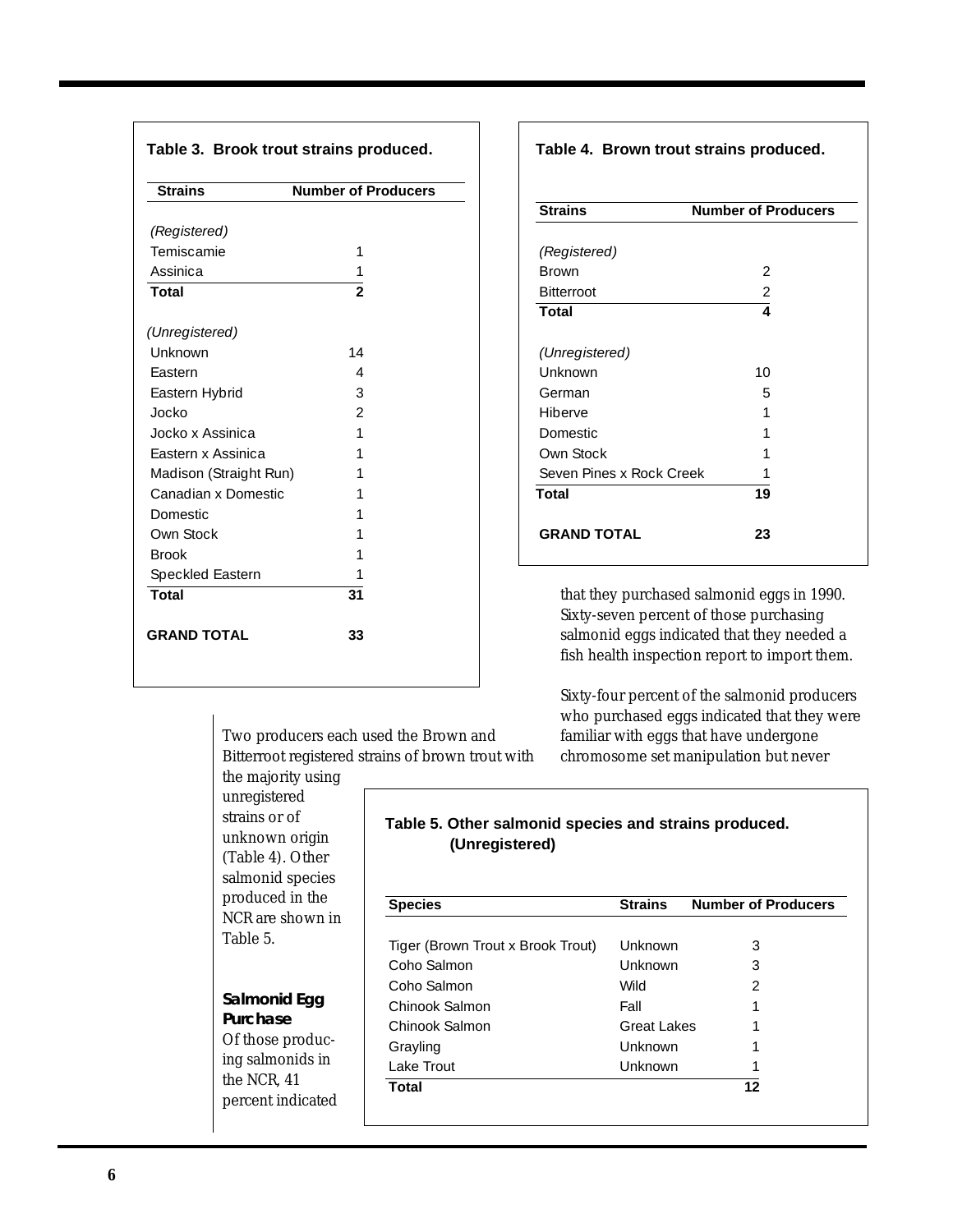attempted to purchase any. Another 9 percent indicated that they were not familiar with this type of egg. Eighteen percent indicated that they attempted to purchase all female rainbow trout eggs and, of these, 83 percent found them available. Six percent of those purchasing salmonid eggs tried to purchase all female triploid rainbow trout eggs and none was successful finding them. Twelve percent attempted to purchase mixed sex triploid rainbow trout with half of these finding them available.

The majority of rainbow trout eggs purchased by aquaculture producers in the NCR were from registered strains, with slightly over half of all the eggs purchased being of the Kamloop strain purchased from Washington (Table 6). In fact, 92 percent of the rainbow trout eggs are coming from outside the NCR, and the majority of these are coming from the western United States.

Only one aquaculture producer within the region purchased a registered brook trout egg strain, the others purchasing unregistered strains (Table 7). Sixty-five percent of the brook trout eggs were purchased

|  |  |  |  | Table 6. Rainbow trout egg strains purchased. |
|--|--|--|--|-----------------------------------------------|
|--|--|--|--|-----------------------------------------------|

|                     | <b>Number of</b> | <b>Number</b> | <b>States/Countries</b> |
|---------------------|------------------|---------------|-------------------------|
| <b>Strains</b>      | <b>Producers</b> | of Eggs       | <b>Where Purchased</b>  |
| (Registered)        |                  |               |                         |
| Kamloop             | 15               | 2,583,000     | <b>WA</b>               |
| Kamloop             | 1                | 30,000        | WI                      |
| Kamloop             | 1                | 30,000        | <b>MN</b>               |
| Donaldson           | 3                | 120,000       | ΜI                      |
| Donaldson           | 1                | 475,000       | CA                      |
| Donaldson (Finnish) | 1                | 200,000       | <b>WA</b>               |
| Donaldson (Swedish) | 1                | 200,000       | Sweden                  |
| Steelhead           | 1                | 200,000       | MI                      |
| Shasta              | 1                | 250,000       | <b>WA</b>               |
| Shasta              | 1                | 50,000        | CA                      |
| <b>Total</b>        | 26               | 4,138,000     |                         |
|                     |                  |               |                         |
| (Unregistered)      |                  |               |                         |
| Unknown             | $\overline{2}$   | 75,000        | <b>WA</b>               |
| Unknown             | 1                | 300,000       | Unreported              |
| Unknown             | 1                | 75,000        | ID                      |
| Unknown             | 1                | 60,000        | CA                      |
| <b>Black Canyon</b> | 1                | 90,000        | UT                      |
| Rocky Mountain      | 1                | 75,000        | <b>WA</b>               |
| Wyoming             | 1                | 50,000        | <b>WY</b>               |
| Domestic            | 1                | 50,000        | <b>WA</b>               |
| <b>Total</b>        | 9                | 775,000       |                         |
| <b>GRAND TOTAL</b>  | 35               | 4,913,000     |                         |

|                    | Number of        | <b>Number</b> | <b>States</b>          |
|--------------------|------------------|---------------|------------------------|
| <b>Strains</b>     | <b>Producers</b> | of Eggs       | <b>Where Purchased</b> |
| (Registered)       |                  |               |                        |
| Assinica           | 1                | 20,000        | MI                     |
| (Unregistered)     |                  |               |                        |
| Natural            | 1                | 20,000        | MA                     |
| <b>Domestic</b>    | 1                | 10,000        | MI                     |
| Jocko              | 1                | 7,000         | MI                     |
| Total              | 3                | 37,000        |                        |
| <b>GRAND TOTAL</b> | 4                | 57,000        |                        |

from Michigan with the others coming from Massachusetts.

All the brown trout eggs purchased were unregistered strains with 85 percent coming from Wyoming (Table 8) . The remainder of the brown trout eggs were purchased from Michigan. Salmon eggs pur-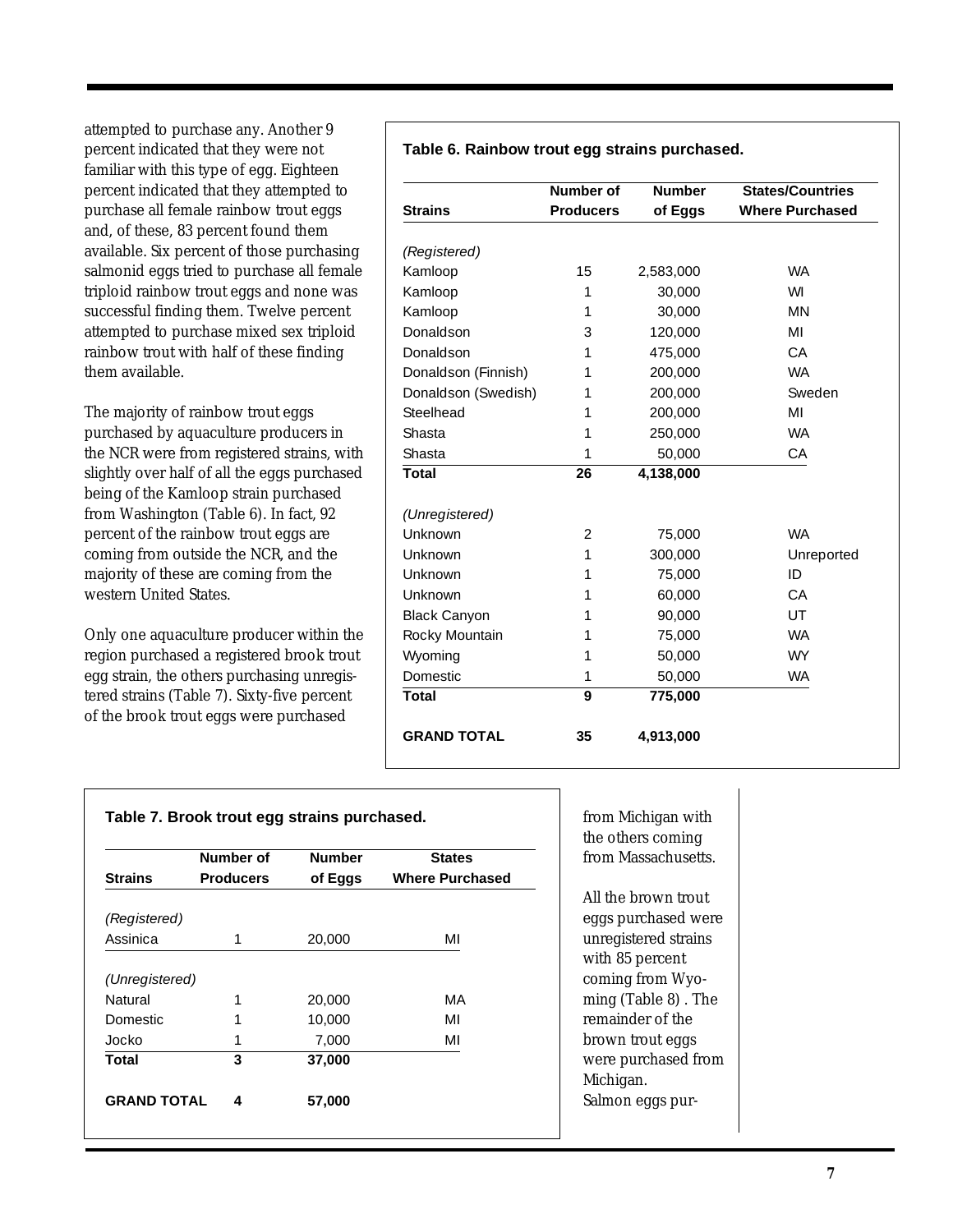| Table 8. Brown trout egg strains purchased.<br>(Unregistered) |                  |               |                        |  |
|---------------------------------------------------------------|------------------|---------------|------------------------|--|
|                                                               | Number of        | <b>Number</b> | <b>States</b>          |  |
| <b>Strains</b>                                                | <b>Producers</b> | of Eggs       | <b>Where Purchased</b> |  |
| German                                                        | $\mathcal{P}$    | 25,000        | MI                     |  |
| Unknown                                                       |                  | 200,000       | <b>WY</b>              |  |
| <b>Domestic</b>                                               |                  | 10,000        | MI                     |  |
| Total                                                         | 4                | 235,000       |                        |  |

chased by aquaculture producers within the region were unregistered strains. Sixty-six percent of them were chinook salmon eggs from Michigan and Minnesota (Table 9). The other eggs purchased were coho and chinook

**Species Strains Producers of Eggs Where Purchased**

Coho Unknown 2 518,750 WA Chinook Unknown 1 1,400,000 MI, MN Chinook Chile 1 200,000 Chile

**Number of Number States/Country**

salmon from outside the NCR.

A summary (by species) of salmonid eggs purchased by producers in the region is given in Table 10. Rainbow trout accounted for 67 percent of all salmonid eggs purchased. Of these rainbow trout egg purchases 92 percent were from outside the NCR. The next largest was salmon, which accounted for 29 percent of the total egg purchases. Only 34 percent of the salmon eggs came from outside the region.

# **Salmonid Egg Production**

Forty percent of those producing salmonids in the NCR in 1990 produced their own eggs. Of those producing their own salmonid eggs 66 percent indicated that they produced them for their own use while 34 percent used some of

the eggs themselves and sold the rest.

Fifty percent of the salmonid producers in the region who produced eggs indicated they were familiar with chromosome set manipulation of eggs, but never attempted to produce them. Another 19 percent said they were not familiar with these types of eggs. Twelve percent of those producing eggs in the region stated

they have produced either all female or mixed sex triploid rainbow trout eggs. One salmonid producer in the region declared that he had produced tetraploid eggs but did not say which species of salmonid.

Sixty-eight percent of the rainbow trout eggs produced in the NCR were registered strains, mainly Kamloop and Donaldson (Table 11). The other rainbow trout eggs produced in the region were a variety of unregistered strains.

The majority (91 percent) of the brook

# **Table 10. Salmonid eggs purchased in and out of the NCR.**

**Table 9. Salmon egg species and strains purchased.**

**Total 4 2,118,750**

 **(Unregistered)**

|                    | <b>Number</b>    | <b>Number</b>        |                     |  |
|--------------------|------------------|----------------------|---------------------|--|
|                    | <b>Purchased</b> | <b>Purchased</b>     | <b>Total Number</b> |  |
| <b>Species</b>     | In Region        | <b>Out of Region</b> | <b>Purchased</b>    |  |
|                    |                  |                      |                     |  |
| Rainbow Trout      | 380,000          | 4,533,000            | 4,913,000           |  |
| <b>Brook Trout</b> | 37,000           | 20,000               | 57,000              |  |
| <b>Brown Trout</b> | 35,000           | 200,000              | 235,000             |  |
| Salmon             | 1,400,000        | 718,750              | 2,118,750           |  |
| Total              | 1,852,000        | 5,471,750            | 7,323,750           |  |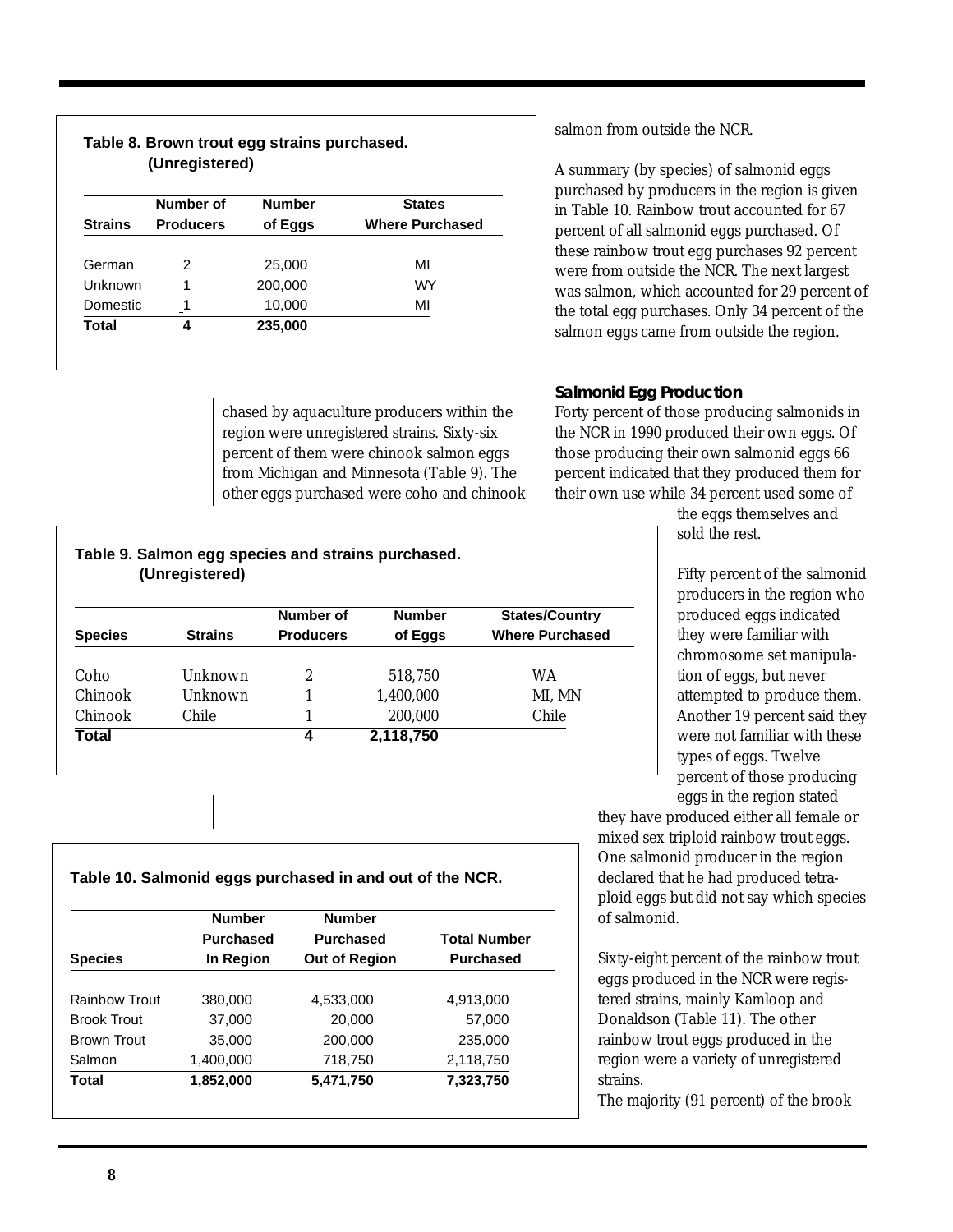### **Table 11. Rainbow trout egg strains produced.**

| <b>Strains</b>         | <b>Producers</b> | <b>Number of Eggs</b> |
|------------------------|------------------|-----------------------|
|                        |                  |                       |
| (Registered)           |                  |                       |
| Kamloop                | 8                | 3,271,000             |
| Donaldson              | 2                | 1,230,000             |
| Shasta                 | 1                | 100,000               |
| Total                  | 11               | 4,601,000             |
| (Unregistered)         |                  |                       |
| Unknown                | 4                | 158,400               |
| Kamloop x Seven Pines  | $\mathfrak{D}$   | 1,050,000             |
| Kamloop x Crystal Lake | 1                | 150,000               |
| Missouri               | 1                | 400,000               |
| <b>Native</b>          | 1                | 120,000               |
| Muskegon River         | 1                | 100,000               |
| Rocky Mountain         | 1                | 85,000                |
| Straight Run           | 1                | 60,000                |
| <b>Total</b>           | 12               | 2,123,400             |
| <b>GRAND TOTAL</b>     | 23               | 6,724,400             |

### **Table 12. Brook trout egg strains produced.**

| <b>Producers</b> | <b>Number of Eggs</b> |
|------------------|-----------------------|
|                  |                       |
|                  |                       |
| 2                | 130,000               |
| 1                | 60,000                |
| 3                | 190,000               |
|                  |                       |
| 8                | 592,600               |
| 3                | 270,000               |
| 2                | 250,000               |
| 2                | 335,000               |
| 1                | 400,000               |
| 1                | 65,000                |
| 1                | 50,000                |
| 18               | 1,962,600             |
| 21               | 2,152,600             |
|                  |                       |

trout eggs produced in the region were unregistered strains (Table 12). The remainder consisted of the Assinica and Temiscamie registered strains.

Seventy percent of the brown trout eggs produced in the NCR were unregistered strains (Table 13). The remainder consisted of the Bitterroot registered strain. A small number of tiger trout (brown x brook) eggs were produced in the region (Table 14).

A summary of salmonid egg

### **Table 13. Brown trout egg strains produced.**

| <b>Producers</b> | <b>Number of Eggs</b> |
|------------------|-----------------------|
|                  |                       |
|                  |                       |
| 1                | 300,000               |
|                  |                       |
|                  |                       |
| 7                | 169,200               |
| 1                | 350,000               |
| 1                | 185,000               |
| 9                | 704,200               |
| 10               | 1,004,200             |
|                  |                       |

# **Table 14. Tiger trout (brown x brook) eggs produced (Unregistered)**

| <b>Strains</b>    | <b>Number of Producers</b> | Eggs   |
|-------------------|----------------------------|--------|
| Unknown           | 2                          | 25,000 |
| Hiberve x Eastern |                            | 13,000 |
| Total             | з                          | 38,000 |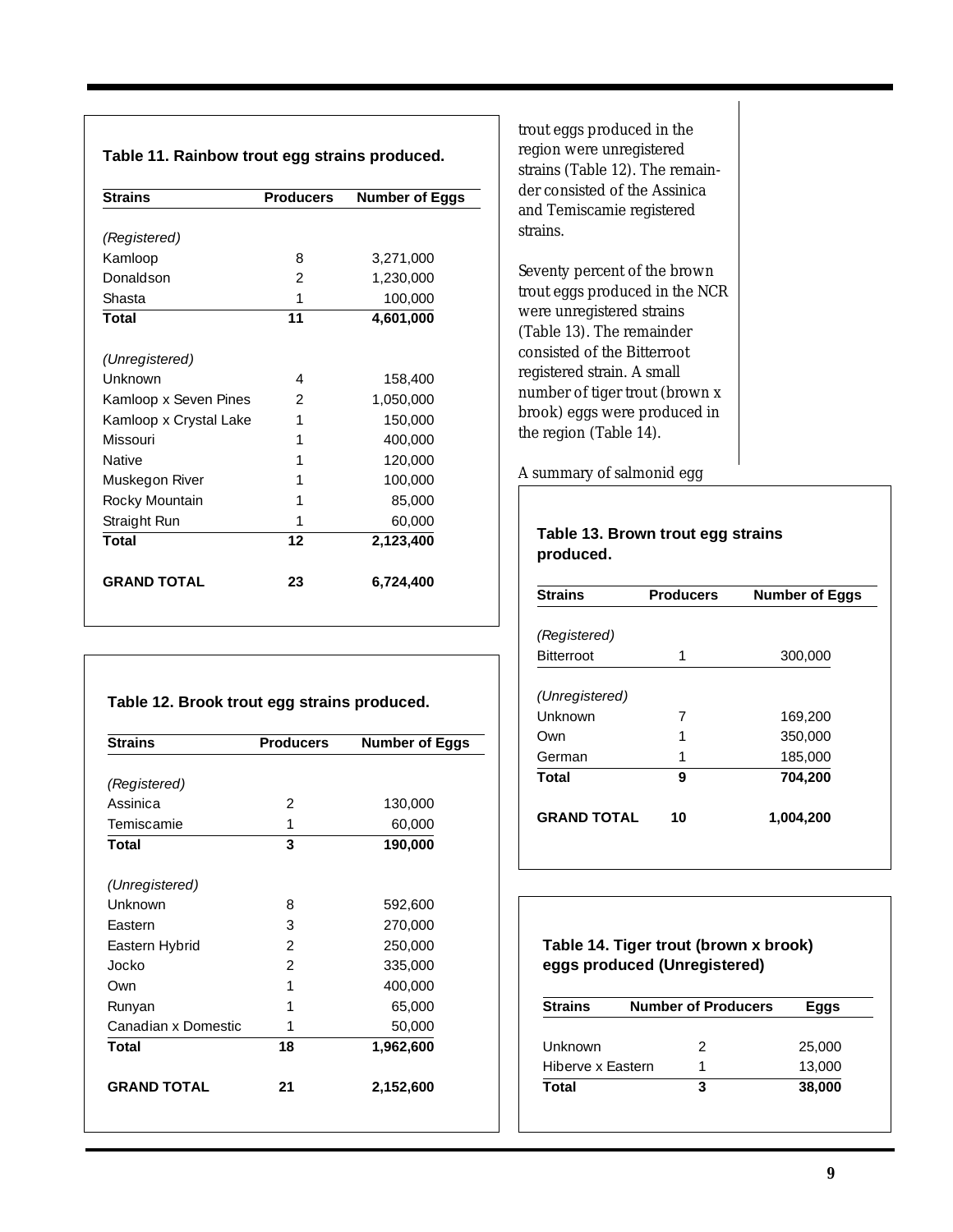production by producers in the region is given in Table 15. Rainbow trout egg production accounted for 68 percent of all salmonid egg production by producers in the region. Brook

> and brown trout accounted for 32 percent of egg production.

**Salmonid Egg Sales** Thirty-four percent of

## **Table 15. Salmonid egg production in the North Central Region.**

| <b>Species</b>     | <b>Number</b> | Percent |
|--------------------|---------------|---------|
| Rainbow Trout      | 6,724,400     | 68      |
| <b>Brook Trout</b> | 2.152.600     | 22      |
| Brown Trout        | 1,004,200     | 10      |
| <b>Tiger Trout</b> | 38,000        | $<$ 1   |
| <b>Total</b>       | 9,919,200     | 100     |

Donaldson strain. Most of the rainbow trout eggs sold went either to Michigan or to the three eastern states of New York, Pennsylvania, and North Carolina (Table 16).

The brook trout eggs sold by producers from the NCR were all unregistered strains. Most of the brook trout egg sales went to Michigan, with the remainder going to three eastern states (Table 17).

The majority of brown trout eggs sold by producers from the region were the Bitterroot registered strain. Sale of brown trout eggs were to Michigan and Wisconsin and to two eastern states outside the region (Table 18). A small number of tiger trout (brown x brook) eggs were sold in the region (Table 19).

| A summary of       |
|--------------------|
| salmonid egg       |
| sales by produc-   |
| ers in the region  |
| is given in Table  |
| 20. Rainbow        |
| trout accounted    |
| for 63 percent of  |
| all salmonid egg   |
| sales and more     |
| than half of these |
| sales were made    |
| to areas outside   |
| the NCR. Brook     |
| trout accounted    |
| for 29 percent of  |
| salmonid egg       |
| sales with only    |
| 21 percent of      |
| these sold out-    |
| side the region.   |

|                        | Number of        | <b>Number</b> | <b>States</b>     |
|------------------------|------------------|---------------|-------------------|
| <b>Strains</b>         | <b>Producers</b> | of Eggs       | <b>Where Sold</b> |
| (Registered)           |                  |               |                   |
| Kamloop                | 2                | 60,055        | MI                |
| Donaldson              | 1                | 600,000       | NY, PA, NC, MI    |
| Donaldson              | 1                | 50,000        | MI                |
| Total                  | 4                | 710,055       |                   |
| (Unregistered)         |                  |               |                   |
| Rocky Mountain         | 1                | 40,000        | MI                |
| Kamloop x Crystal Lake | 1                | 30,000        | WI                |
| <b>Total</b>           | $\mathbf{2}$     | 70,000        |                   |
| <b>GRAND TOTAL</b>     | 6                | 780,055       |                   |

those producing salmonid eggs in the NCR used the eggs both for sale and their own use. Of those exporting eggs for sale 54 percent said they needed a fish health inspection report.

Rainbow trout eggs sold by producers from the region were mainly registered strains (91 percent) with the majority being the

**Salmonid Fingerling Purchase**

Thirty-five percent of the salmonid producers in the NCR indicated they purchased salmonid fingerlings in 1990. Fifteen percent of those purchasing salmonid fingerlings said they needed a fish health inspection report to import them.

Half of the rainbow trout fingerlings purchased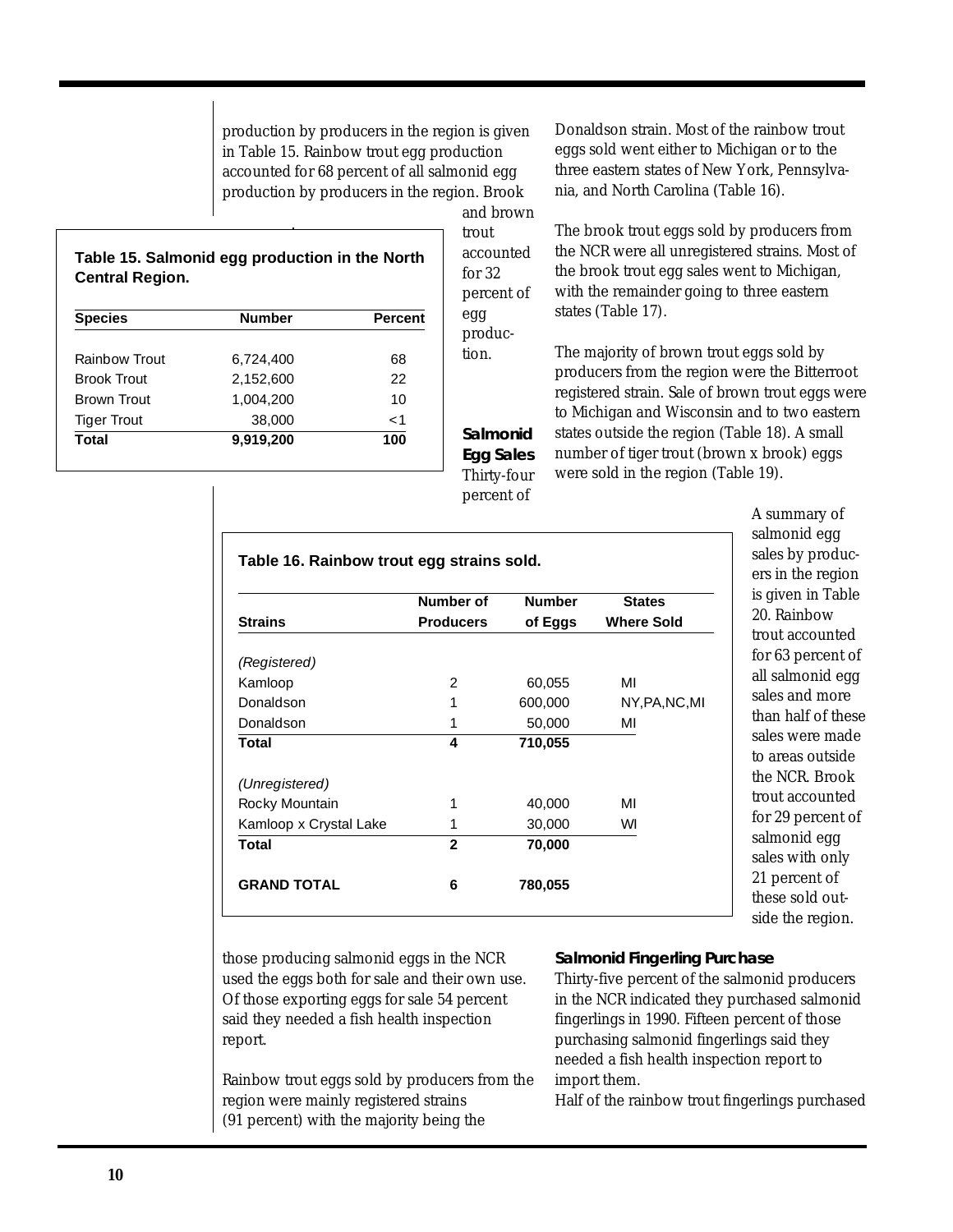| Table 17. Brook trout egg strains sold. (Unregistered) |  |  |
|--------------------------------------------------------|--|--|
|--------------------------------------------------------|--|--|

|                                 | Number of        | <b>Number</b> | <b>States</b>     |
|---------------------------------|------------------|---------------|-------------------|
| <b>Strains</b>                  | <b>Producers</b> | of Eggs       | <b>Where Sold</b> |
|                                 |                  |               |                   |
| <b>Fastern Mix x Temiscamie</b> | 1                | 160,000       | MI                |
| Eastern                         | 1                | 100,000       | MI                |
| Jocko                           | 1                | 100,000       | PA, NY, NH, MI    |
| Total                           | 3                | 360,000       |                   |

|                    | Number of        | <b>Number</b> | <b>States</b>     |
|--------------------|------------------|---------------|-------------------|
| <b>Strains</b>     | <b>Producers</b> | of Eggs       | <b>Where Sold</b> |
| (Registered)       |                  |               |                   |
| <b>Bitterroot</b>  | 1                | 100,000       | WLPA.NC.MI        |
| (Unregistered)     |                  |               |                   |
| German             | 1                | 60            | MI                |
| <b>GRAND TOTAL</b> | 2                | 100,060       |                   |

## **Table 19. Tiger trout (brown x brook) eggs sold. (Unregistered)**

|       | Number of<br>Strains Producers of Eggs | Number | <b>States</b><br><b>Where Sold</b> |
|-------|----------------------------------------|--------|------------------------------------|
| Cross |                                        | 5,000  | WI                                 |

 $\hat{\mathcal{A}}$ 

| Table 20. Salmonid egg sales in and out of the North Central |  |
|--------------------------------------------------------------|--|
| Region.                                                      |  |

|                    | <b>Number Sold</b> | <b>Number Sold</b>   | Total              |
|--------------------|--------------------|----------------------|--------------------|
| <b>Species</b>     | in Region          | <b>Out of Region</b> | <b>Number Sold</b> |
|                    |                    |                      |                    |
| Rainbow Trout      | 330,055            | 450,000              | 780,055            |
| <b>Brook Trout</b> | 285,000            | 75,000               | 360,000            |
| Brown Trout        | 50,060             | 50,000               | 100,060            |
| <b>Tiger Trout</b> | 5,000              | 0                    | 5,000              |
| Total              | 670,115            | 575,000              | 1,245,115          |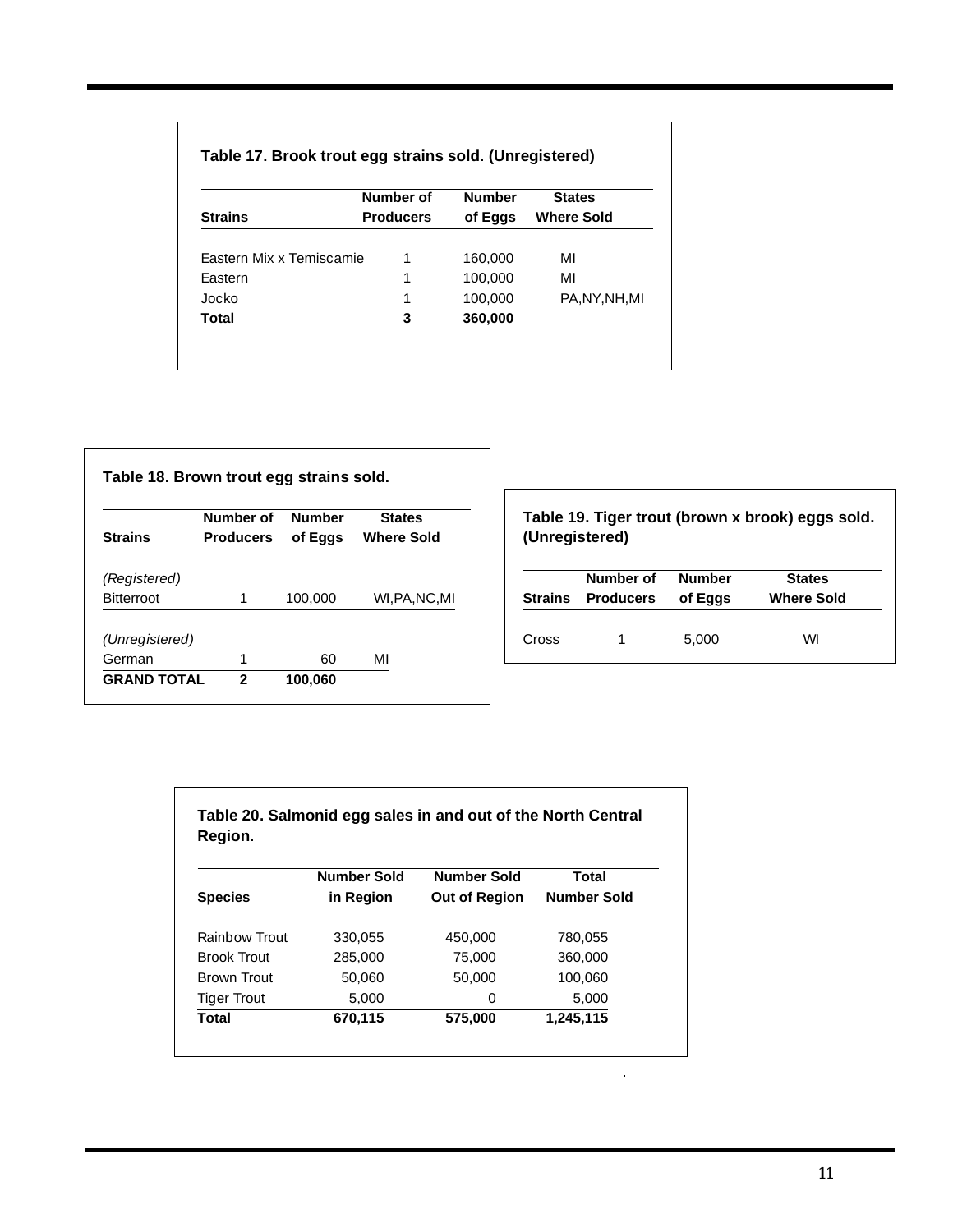| region were registered                              | Table 21. Rainbow trout fingerling strains purchased. |                  |                    |                     |
|-----------------------------------------------------|-------------------------------------------------------|------------------|--------------------|---------------------|
| strains, mainly Kamloop<br>(Table 21). Over half of |                                                       | <b>Number of</b> | <b>Number of</b>   | <b>States Where</b> |
| the rainbow trout finger-                           | <b>Strains</b>                                        | <b>Producers</b> | <b>Fingerlings</b> | <b>Purchased</b>    |
| lings were purchased                                |                                                       |                  |                    |                     |
| from Michigan and                                   | (Registered)                                          |                  |                    |                     |
| Wisconsin. Less than 10                             | Kamloop                                               | 5                | 145,000            | MI                  |
| percent of the rainbow                              | Kamloop                                               | 1                | 30,000             | MI,TN               |
| trout fingerlings were                              | Kamloop                                               | 1                | 10,000             | NE, SD              |
| purchased from outside                              | Kamloop                                               | 1                | 8,000              | WI                  |
| the region - Pennsylva-                             | Kamloop                                               | 1                | 100                | MN                  |
| nia, Tennessee, and                                 | Wigwam                                                | 1                | 15,000             | <b>WY</b>           |
| Wyoming.                                            | Shasta                                                | 1                | 12,000             | WI                  |
|                                                     | Donaldson                                             | 2                | 6,000              | MI                  |
| Brook and brown trout                               | Donaldson                                             | 1                | 5,000              | <b>NE</b>           |
| fingerlings were pur-                               | <b>Total</b>                                          | 14               | 231,100            |                     |
| chased from within the                              |                                                       |                  |                    |                     |
| region from Minnesota,                              | (Unregistered)                                        |                  |                    |                     |
| Wisconsin, and Michigan                             | Unknown                                               | 5                | 116,200            | WI                  |
| (Tables 22 and 23). Some                            | Unknown                                               | 1                | 2,000              | <b>PA</b>           |
| coho salmon fingerlings                             | Unknown                                               | 1                | 300                | <b>SD</b>           |
| were also purchased from                            | Trout Lodge                                           |                  |                    |                     |
| Nebraska (Table 24).                                | (Washington)                                          | 1                | 60,000             | <b>NE</b>           |
|                                                     | Emerson                                               | 1                | 56,000             | <b>MO</b>           |
| A summary of salmonid                               | <b>Total</b>                                          | 9                | 234,500            |                     |
|                                                     | <b>GRAND TOTAL</b>                                    | 23               | 465,600            |                     |

## **Table 22. Brook trout fingerling strains purchased. (Unregistered)**

by producers in the

|                | Number of        | Number of          | <b>States Where</b>   |
|----------------|------------------|--------------------|-----------------------|
| <b>Strains</b> | <b>Producers</b> | <b>Fingerlings</b> | <b>Purchased</b>      |
|                |                  |                    |                       |
| Eastern        | 1                | 30,000             | ΜN                    |
| Jocko          | 1                | 5,000              | MI                    |
| Unknown        | 1                | 1,000              | WI                    |
| <b>Total</b>   | 3                | 36,000             | Tal<br>$\overline{a}$ |

fingerlings purchased by producers in the region is given in Table 25. Rainbow trout fingerling purchases accounted for 77 percent of all salmonid fingerlings purchased by producers in the region. Of these rainbow trout fingerlings 93 percent were purchased from within the NCR. Brook trout, brown trout, and

### **Total 3 36,000 Table 23. Brown trout fingerling strains purchased. (Unregistered)**

|         | <b>Number of</b> | Number of          | <b>States Where</b> |
|---------|------------------|--------------------|---------------------|
| Strains | <b>Producers</b> | <b>Fingerlings</b> | <b>Purchased</b>    |
| Unknown | 1                | 40,000             | WI                  |
| Unknown | 1                | 30,000             | MN                  |
| German  | 1                | 5,000              | MI                  |
| Total   | 3                | 75,000             |                     |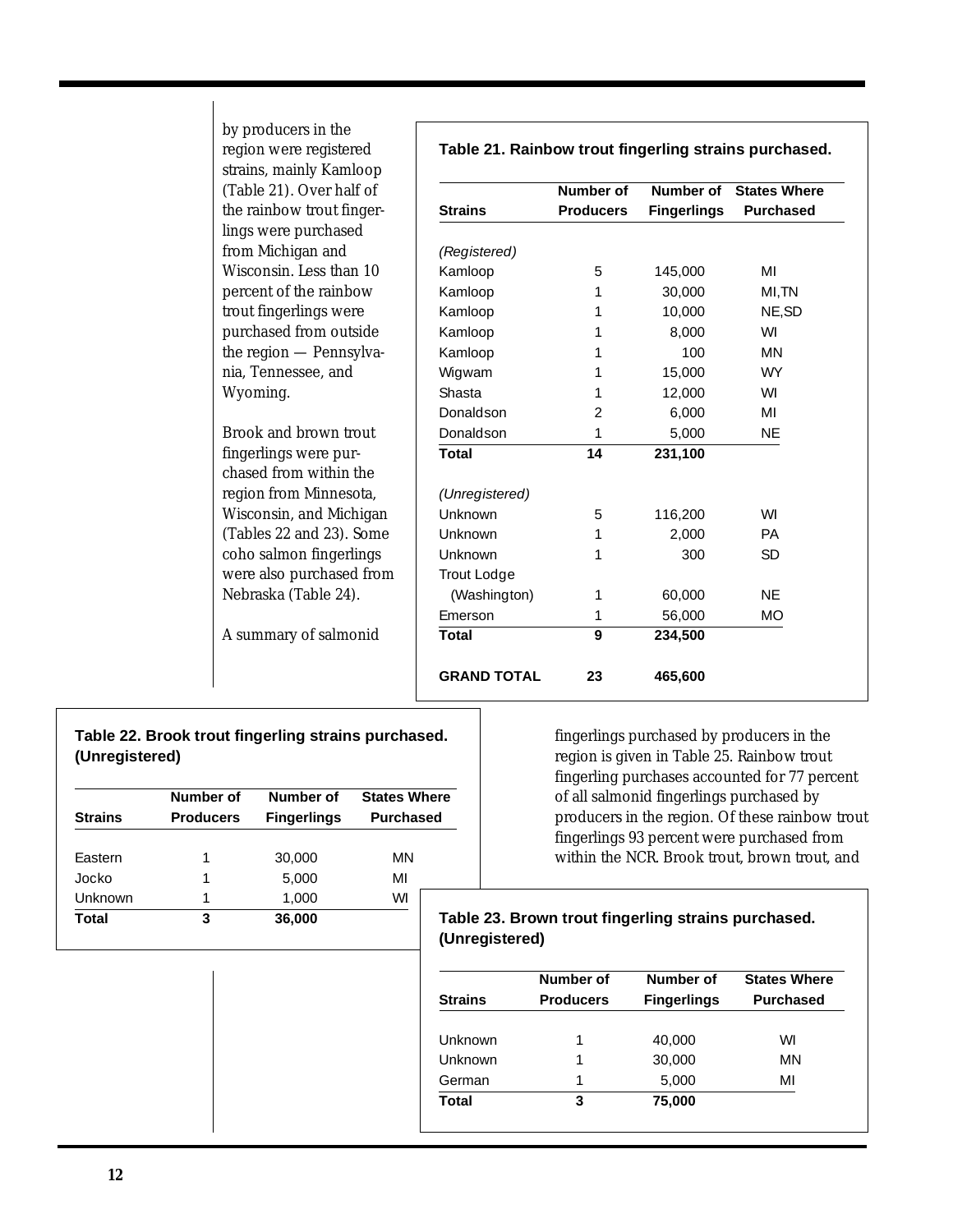salmon fingerlings accounted for the remaining 23 percent of fingerlings purchased, and all were acquired within the region.

**Salmonid Fingerling Production** Sixty-five percent of those producing salmonids in the NCR in 1990 produced their own fingerlings. Of these, 25 percent said they produced them for their own use, 17 percent

### **Table 24. Coho salmon fingerling strains purchased. (Unregistered)**

|                | Number of        | Number of          | <b>States Where</b> |
|----------------|------------------|--------------------|---------------------|
| <b>Strains</b> | <b>Producers</b> | <b>Fingerlings</b> | <b>Purchased</b>    |
|                |                  |                    |                     |
| Unknown        | 1                | 20,000             | NE.                 |
| Wild           | 1                | 5,000              | NF                  |
| Total          | 2                | 25,000             |                     |

### **Table 25. Salmonid fingerlings purchased in and out of the North Central Region.**

|                    | <b>Number</b><br><b>Purchased</b> | <b>Number</b><br><b>Purchased</b> | Total<br><b>Number</b> |
|--------------------|-----------------------------------|-----------------------------------|------------------------|
| <b>Species</b>     | in Region                         | <b>Out of Region</b>              | <b>Purchased</b>       |
|                    |                                   |                                   |                        |
| Rainbow Trout      | 433,600                           | 32,000                            | 465,600                |
| <b>Brook Trout</b> | 36,000                            | 0                                 | 36,000                 |
| <b>Brown Trout</b> | 75,000                            | 0                                 | 75,000                 |
| Salmon             | 25,000                            | ∩                                 | 25,000                 |
| Total              | 569,600                           | 32,000                            | 601,600                |

produced fingerlings for the sole purpose of selling them, and 58 percent produced them for both their own use and to sell them.

Sixty-five percent of the rainbow trout fingerlings produced in the NCR were registered strains, mainly Kamloop and Donaldson (Table 26). The other 35 percent of the rainbow trout fingerlings produced were unregistered strains.

The majority (91 percent) of the brook trout fingerlings produced in the region were unregistered strains (Table 27). The remainder consisted of the registered strain Assinica.

Eighty-six percent of the brown trout fingerlings produced in the NCR were unregistered strains (Table 28). The remainder consisted of the Bitterroot registered strain. A small number

## **Table 26. Rainbow trout fingerling strains produced.**

|                     | <b>Number</b> | <b>Number</b>  |
|---------------------|---------------|----------------|
| <b>Strains</b>      | of Producers  | of Fingerlings |
|                     |               |                |
| (Registered)        |               |                |
| Kamloop             | 20            | 2,409,500      |
| Donaldson           | 6             | 707,500        |
| Donaldson (Finnish) | 1             | 125,000        |
| Donaldson (Swedish) | 1             | 150,000        |
| Shasta              | 3             | 250,000        |
| Steelhead           | 1             | 20,000         |
| Wigwam              | 1             | 15,000         |
| <b>Total</b>        | 33            | 3,677,000      |
|                     |               |                |
| (Unregistered)      |               |                |
| Unknown             | 11            | 504,500        |
| Kamloop x Own       | 2             | 650,000        |
| <b>Native</b>       | 1             | 400,000        |
| Missouri            | 1             | 215,000        |
| Rocky Mountain      | 1             | 65,000         |
| Muskegon River      | 1             | 60,000         |
| Straight Run        | 1             | 60,000         |
| <b>Domestic</b>     | 1             | 40,000         |
| Wyoming             | 1             | 22,000         |
| <b>Total</b>        | 20            | 2,016,500      |
| <b>GRAND TOTAL</b>  | 53            | 5,693,500      |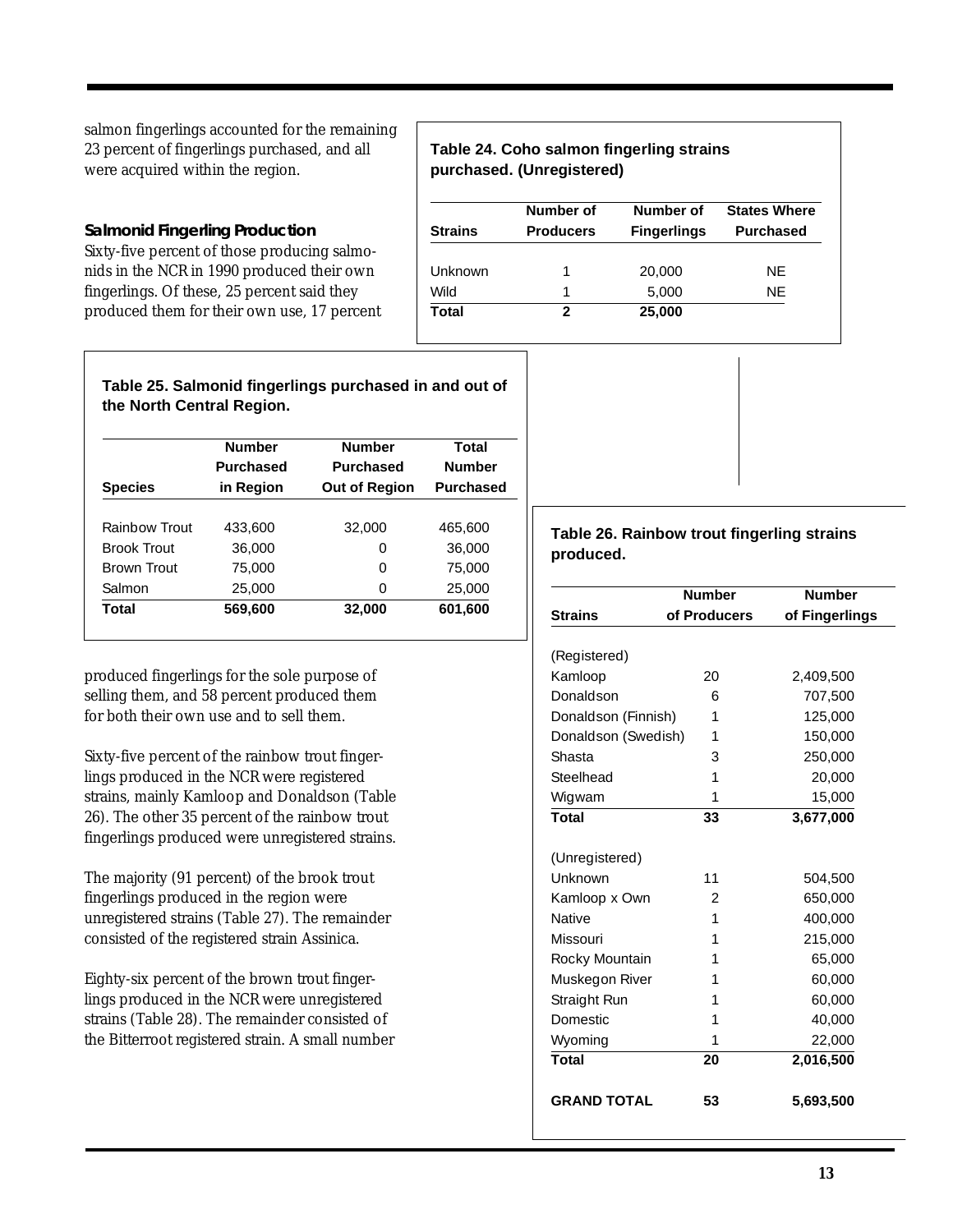**Table 27. Brook trout fingerling strains produced.**

|                    | <b>Number</b> | <b>Number</b>  |
|--------------------|---------------|----------------|
| <b>Strains</b>     | of Producers  | of Fingerlings |
| (Registered)       |               |                |
|                    |               |                |
| Assinica           | $\mathcal{P}$ | 95,000         |
| (Unregistered)     |               |                |
| Unknown            | 7             | 349,500        |
| Eastern            | 5             | 348,000        |
| Jocko              | 3             | 152,000        |
| Runyan x Eastern   | 1             | 90,000         |
| Domestic.          | 1             | 10,000         |
| <b>Total</b>       | 17            | 949,500        |
| <b>GRAND TOTAL</b> | 19            | 1,044,500      |

|                    | <b>Number</b> | <b>Number</b>  |
|--------------------|---------------|----------------|
| <b>Strains</b>     | of Producers  | of Fingerlings |
| (Registered)       |               |                |
| <b>Bitterroot</b>  | 1             | 140,000        |
| (Unregistered)     |               |                |
| Unknown            | 9             | 292,600        |
| German             | 3             | 50,000         |
| Own                | 2             | 525,000        |
| <b>Domestic</b>    | 1             | 10,000         |
| Total              | 15            | 877,600        |
| <b>GRAND TOTAL</b> | 16            | 1,017,600      |

of tiger trout (brown x brook) fingerlings were produced in the region (Table 29).

| Table 29. Tiger trout (brown X brook)<br>fingerlings produced (Unregistered) |                |  |
|------------------------------------------------------------------------------|----------------|--|
| <b>Number</b>                                                                | <b>Number</b>  |  |
| of Producers                                                                 | of Fingerlings |  |
|                                                                              |                |  |
| 1                                                                            | 15,000         |  |
| 1                                                                            | 2,000          |  |
| 2                                                                            | 17,000         |  |
|                                                                              |                |  |

Salmon fingerling production in the region included both coho and chinook salmon (Table 30). Most of the salmon fingerlings produced were chinook. A summary of salmonid fingerling

production by producers in the region is given in Table 31. Rainbow trout fingerling production accounted for 54 percent of all salmonid fingerling pro-duction, followed by salmon (26 percent), brook trout (10 percent), and brown trout (10 percent).

# **Salmonid Fingerling Sales** Fifty-eight percent of those producing salmonid fingerlings in the NCR used the fingerlings both for sale and their own use, while

# **Table 30. Salmon fingerling species and strains produced. (Unregistered)**

|                |                | <b>Number</b> | <b>Number</b>  |
|----------------|----------------|---------------|----------------|
| <b>Species</b> | <b>Strains</b> | of Producers  | of Fingerlings |
|                |                |               |                |
| Coho           | Unknown        | 1             | 400,000        |
| Chinook        | Unknown        | 2             | 2,300,000      |
| Chinook        | Chile          | 1             | 80,000         |
| Total          |                | 4             | 2,780,000      |

# **Table 31. Salmonid fingerling production within the North Central Region.**

| <b>Species</b>     | <b>Number</b> | <b>Percent</b> |
|--------------------|---------------|----------------|
|                    |               |                |
| Rainbow Trout      | 5,693,500     | 54             |
| <b>Brook Trout</b> | 1,044,500     | 10             |
| <b>Brown Trout</b> | 1.017.600     | 10             |
| <b>Tiger Trout</b> | 17,000        | $\lt1$         |
| Salmon             | 2.780.000     | 26             |
| Total              | 10,552,600    | 100            |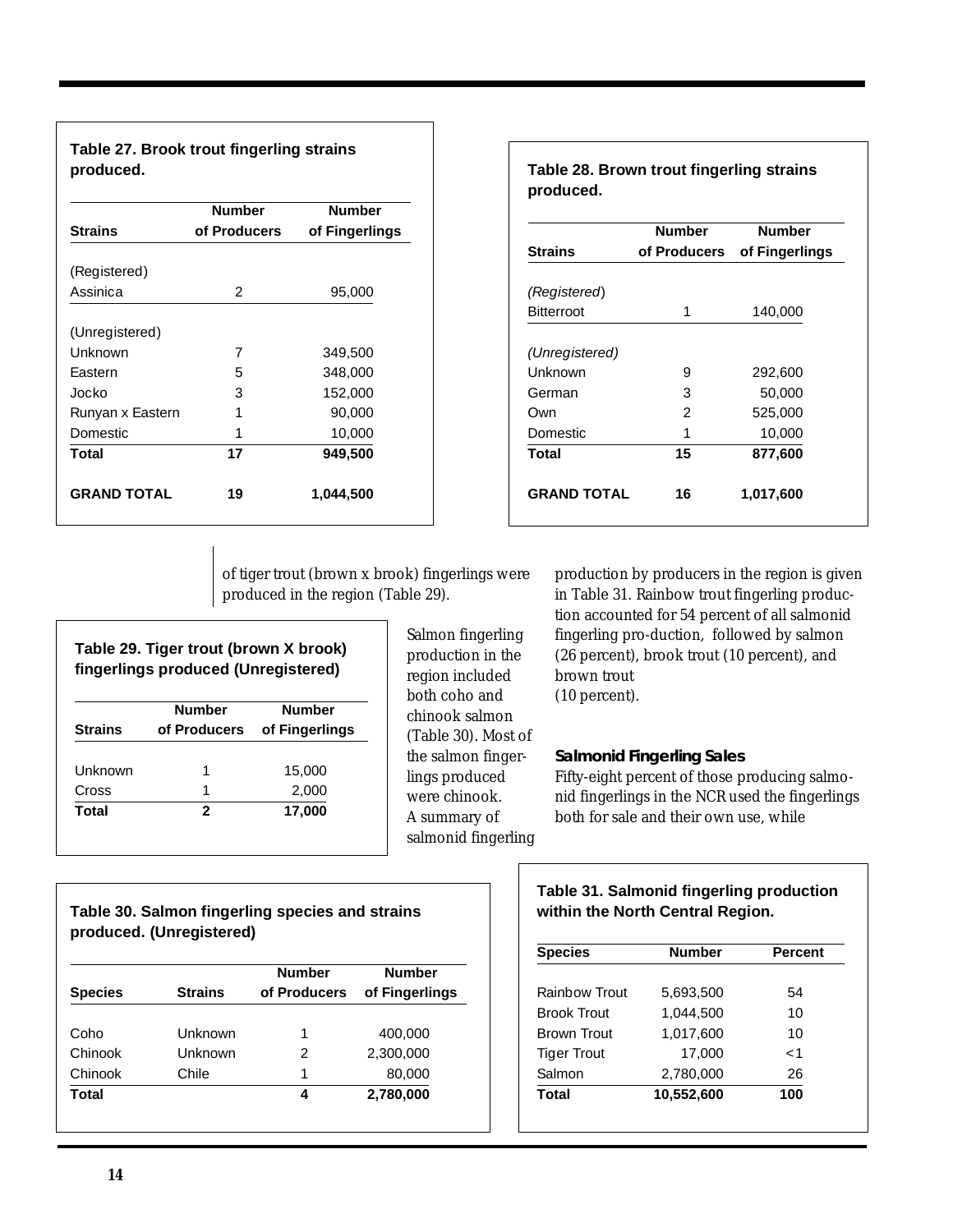|                     | <b>Number of</b> | <b>Number of</b>   | <b>States/Province</b> |
|---------------------|------------------|--------------------|------------------------|
| <b>Strains</b>      | <b>Producers</b> | <b>Fingerlings</b> | <b>Where Sold</b>      |
| (Registered)        |                  |                    |                        |
| Donaldson           | 3                | 90,000             | ΜI                     |
| Donaldson           | 1                | 180,000            | MI, IN                 |
| Donaldson           | 1                | 15,000             | МO                     |
| Donaldson           | 1                | 3,000              | NE                     |
| Donaldson (Finnish) | 1                | 150,000            | ΝE                     |
| Donaldson (Swedish) | 1                | 150,000            | ΝE                     |
| Kamloop             | $\overline{4}$   | 63,500             | MI                     |
| Kamloop             | 3                | 365,000            | WI                     |
| Kamloop             | 3                | 350,000            | <b>OH</b>              |
| Kamloop             | 1                | 325,000            | MI, OH                 |
| Kamloop             | 1                | 35,000             | WI, IA                 |
| Kamloop             | 1                | 10,000             | IL                     |
| Shasta              | 1                | 75,000             | OH                     |
| Shasta              | 1                | 40,000             | MI                     |
| Shasta              | 1                | 19,200             | WI                     |
| Wigwam              | 1                | 4,000              | <b>NE</b>              |
| Wigwam              | 1                | 2,000              | <b>WY</b>              |
| <b>Total</b>        | 26               | 1,876,700          |                        |
|                     |                  |                    |                        |
| (Unregistered)      |                  |                    |                        |
| Unknown             | 3                | 16,011             | WI                     |
| Kamloop x Own       | $\overline{2}$   | 300,000            | WI                     |
| Missouri            | 1                | 215,000            | <b>MO</b>              |
| <b>Black Canyon</b> | 1                | 80,000             | SD, WY, MT,            |
|                     |                  |                    | Saskatchewan           |
| Rocky Mountain      | 1                | 50,000             | ΜI                     |
| Wyoming             | 1                | 22,000             | ΝE                     |
| Domestic            | 1                | 5,000              | WI, MN                 |
| Straight Run        | 1                | 700                | WI                     |
| <b>Total</b>        | $\overline{11}$  | 688,711            |                        |
| <b>GRAND TOTAL</b>  | 37               | 2,565,411          |                        |

# **Table 32. Rainbow trout fingerling strains sold.**

17 percent produced fingerlings for the sole purpose of selling them. Of those exporting fingerlings for sale, 32 percent indicated that they needed a fish health inspection report.

Rainbow trout fingerlings sold by producers from the region were mostly registered strains

(73 percent) with the majority being the Kamloop and Donaldson strains (Table 32). Most of the rainbow trout fingerlings were sold to states within the region. Less than 3 percent was sold to Wyoming, Montana, and the province of Saskatchewan.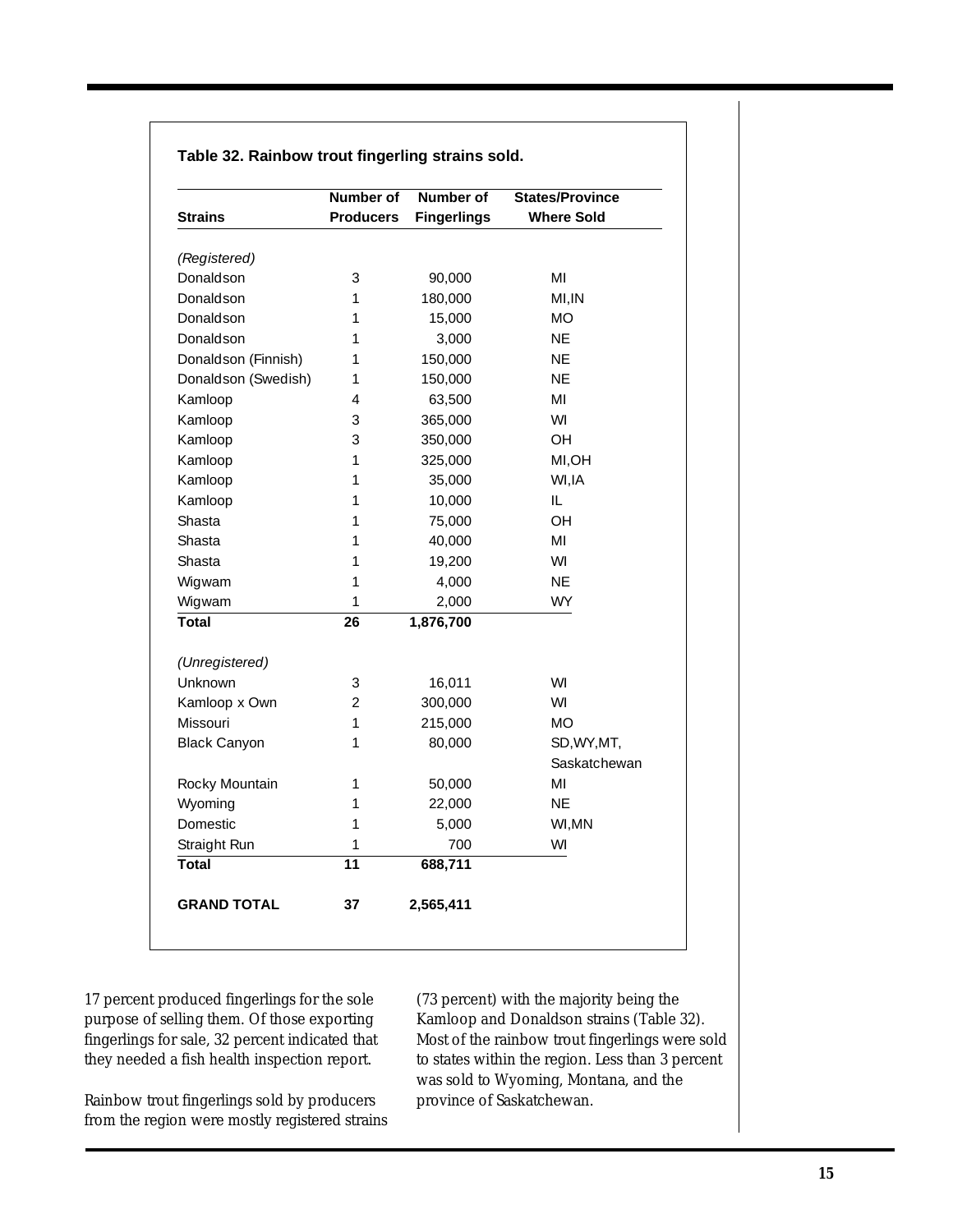### **Table 33. Brook trout fingerling strains sold.**

|                    | Number of                              | Number of | <b>States</b>     |  |
|--------------------|----------------------------------------|-----------|-------------------|--|
| <b>Strains</b>     | <b>Producers</b><br><b>Fingerlings</b> |           | <b>Where Sold</b> |  |
| (Registered)       |                                        |           |                   |  |
| Assinica           | 1                                      | 40,000    | PА                |  |
| Assinica           | 1                                      | 10,000    | ΜI                |  |
| <b>Total</b>       | $\overline{2}$                         | 50,000    |                   |  |
| (Unregistered)     |                                        |           |                   |  |
| Unknown            | 4                                      | 16,529    | WI                |  |
| Unknown            | 1                                      | 5,000     | WI,MN             |  |
| Jocko              | 3                                      | 32,000    | MI                |  |
| Eastern            | $\mathfrak{D}$                         | 80,000    | MI                |  |
| Runyan x Eastern   | 1                                      | 55,000    | MI,OH             |  |
| <b>Domestic</b>    | 1                                      | 10,000    | ΜI                |  |
| <b>Total</b>       | 12                                     | 198,529   |                   |  |
| <b>GRAND TOTAL</b> | 14                                     | 248,529   |                   |  |

|  | Table 34. Brown trout fingerling strains sold. |  |
|--|------------------------------------------------|--|
|  |                                                |  |

|                    | Number of        | Number of          | <b>States</b>     |  |
|--------------------|------------------|--------------------|-------------------|--|
| <b>Strains</b>     | <b>Producers</b> | <b>Fingerlings</b> | <b>Where Sold</b> |  |
|                    |                  |                    |                   |  |
| (Registered)       |                  |                    |                   |  |
| <b>Bitterroot</b>  | 1                | 30,000             | WI,PA             |  |
|                    |                  |                    |                   |  |
| (Unregistered)     |                  |                    |                   |  |
| Unknown            | 3                | 8,000              | WI                |  |
| German             | 3                | 30,000             | MI                |  |
| Own                | 2                | 150,000            | WI                |  |
| Total              | 8                | 188,000            |                   |  |
| <b>GRAND TOTAL</b> | 9                | 218,000            |                   |  |

# **Table 35. Tiger trout (brown X brook) fingerlings sold. (Unregistered)**

| <b>Strains</b> | Number of        | Number of          | <b>States</b>     |
|----------------|------------------|--------------------|-------------------|
|                | <b>Producers</b> | <b>Fingerlings</b> | <b>Where Sold</b> |
| Cross          |                  | 500                | WI                |

Eighty percent of the brook trout sold by producers from the NCR were unregistered strains, with the remainder being the Assinica registered strain (Table 33). Only 16 percent of the brook trout fingerlings were exported out of the region to Pennsylvania.

The majority of brown trout fingerlings sold by producers from the region were unregistered strains (86 percent), with the remainder being the registered Bitterroot strain (Table 34). Only a small fraction of brown trout fingerlings were exported out of the region to Pennsylvania. The others were sold in Wisconsin and Michigan. A small number of tiger trout (brown x brook) fingerlings were sold in the region (Table 35).

Salmon fingerlings sold by producers from the region included coho and chinook (Table 36). All the salmon fingerlings were sold within the region to Nebraska and Minnesota.

A summary of salmonid fingerling sales by producers in the region is given in Table 37. Rainbow trout accounted for 79 percent of all salmonid fingerling sales, and of these 98 percent were sold within the region. Brook trout, brown trout, and salmon fingerlings accounted for 21 percent of the sales with most being sold within the NCR.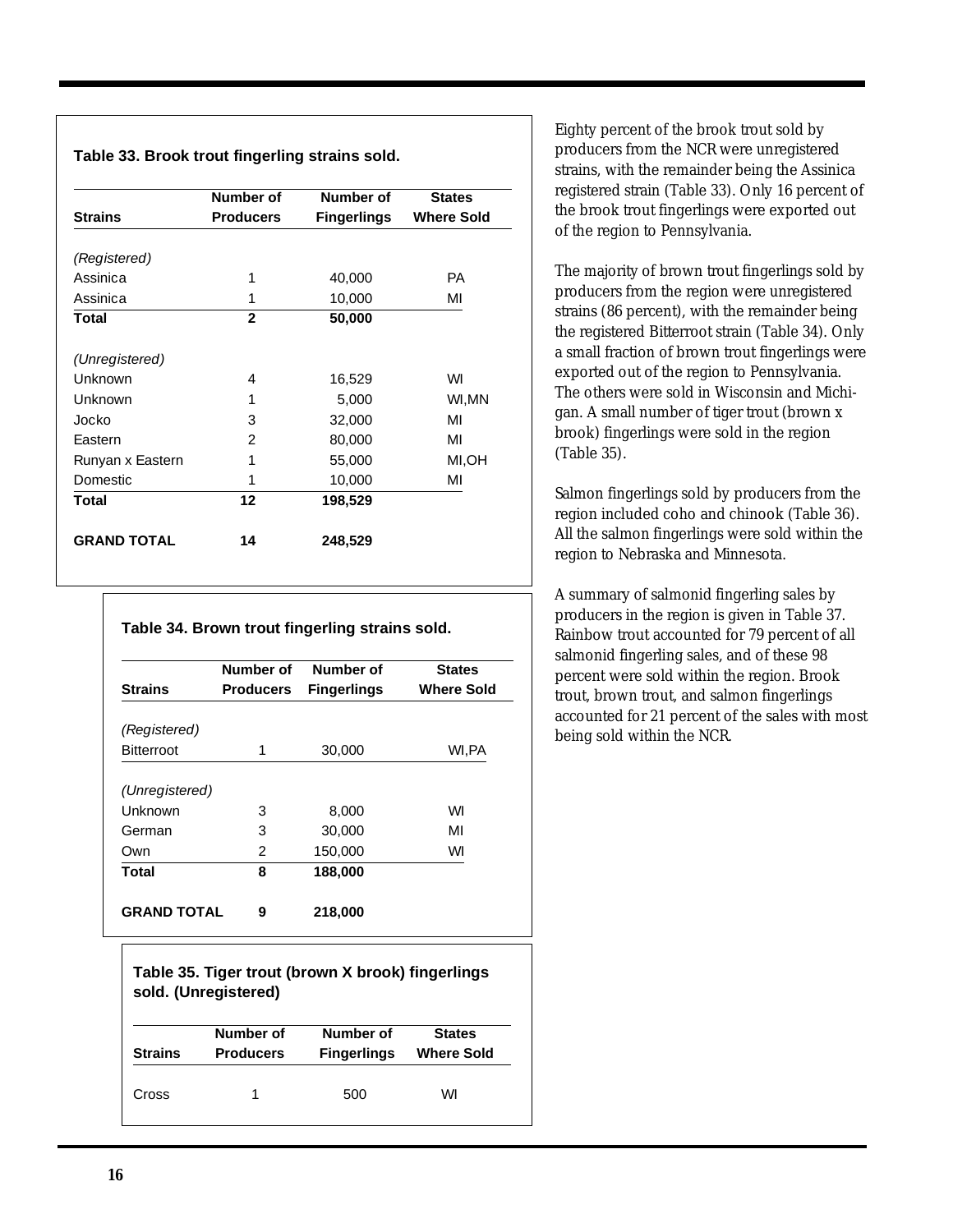# **Discussion**

The salmonid producers in the NCR who responded to the survey indicated they purchased 7.3 million salmonid eggs, produced 9.9 million eggs, and sold 1.2 million eggs during the 1990 production year. Rainbow trout accounted for 67 percent of all the egg purchases, 68 percent of egg production, and 63 percent of egg sales, clearly demonstrating the importance of this species in the region.

Seventy-five percent of all purchased salmonid eggs were obtained from outside the region. In fact, 92 percent of all purchased rainbow trout eggs came from outside the NCR — the

majority from the western United States. These figures indicate that some opportunities for additional egg production in the NCR may exist, especially in light of the growing concern about bringing new pathogens into the region.

About 9.9 million salmonid eggs were produced in 1990 by those salmonid producers in the region who responded to the survey. Rainbow trout accounted for 68 percent of these eggs. About 2.6 million more salmonid eggs were produced within the region than were purchased. Salmonid producers in the NCR demonstrate the ability to produce a large share of their own eggs.

Salmonid producers in the region responding to the survey sold 1.2 million salmonid eggs in 1990 — rainbow trout accounting for 63 percent of these sales. Fifty-four percent of all salmonid egg sales occurred within the region. About 6.1 million more salmonid eggs were purchased than were sold by salmonid producers in the NCR suggesting a demand for eggs, especially rainbow trout. Salmonid egg producers in the region should further explore the possibility of increasing production to meet regional needs.

To increase market potential in egg sales, additional producers should be encouraged to

| (Unregistered) |                |                  |                    |                   |
|----------------|----------------|------------------|--------------------|-------------------|
|                |                | Number of        | Number of          | <b>States</b>     |
| Species        | <b>Strains</b> | <b>Producers</b> | <b>Fingerlings</b> | <b>Where Sold</b> |
|                |                |                  |                    |                   |

**Table 36. Salmon fingerling species and strains sold.**

Coho Unknown 1 130,000 NE Chinook Chile 1 80,000 MN

**Total 2 210,000**

|         | Table 37. Salmonid fingerling sales in and out of the North Central |  |  |
|---------|---------------------------------------------------------------------|--|--|
| Region. |                                                                     |  |  |

|                    | <b>Number Sold</b> | <b>Number Sold</b>   | Total              |  |
|--------------------|--------------------|----------------------|--------------------|--|
| <b>Species</b>     | In Region          | <b>Out of Region</b> | <b>Number Sold</b> |  |
| Rainbow Trout      | 2,503,411          | 62,000               | 2.565.411          |  |
| <b>Brook Trout</b> | 208,529            | 40,000               | 248,529            |  |
| Brown Trout        | 203,000            | 15,000               | 218,000            |  |
| <b>Tiger Trout</b> | 500                | 0                    | 500                |  |
| Salmon             | 210,000            | $\Omega$             | 210,000            |  |
| Total              | 3,125,440          | 117,000              | 3,242,440          |  |